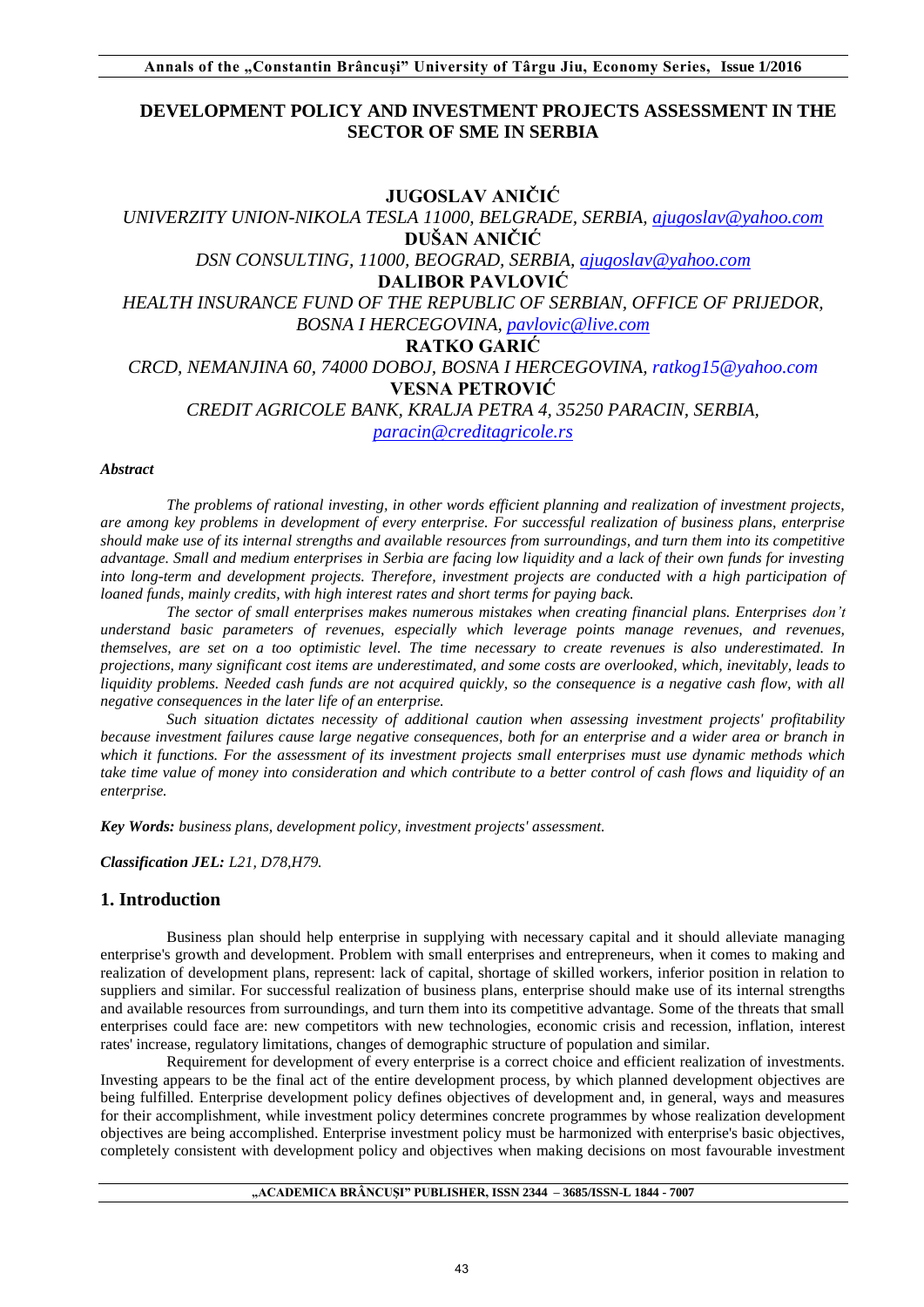solutions. The most significant factors that have an impact on investment policy are market, science and technology development, financial and personnel capabilities of an enterprise, institutional conditions and others.

Small and medium enterprises are characterized by high flexibility, fast accepting of innovations and new technological solutions, so therefore, they could be a carrier of economic development in future. For completion of that role in Serbia, it is necessary to significantly improve entire economic environment, especially in part which would enhance realization of development and investment undertakings.

Due to a lack of their own financial funds for financing investment projects, enterprises need external funds sources with, as long as possible, terms for paying off and suitable grace period, with interest rate that won't be higher than the rate of return on invested assets, steady exchange rate and other. On the other hand, due to unstable economic conditions, enterprises must pay great attention to choosing and assessing of investment projects profitability.

# **2. The Role Of Planning In Enterprises Development Policy**

Business plan usually implies a document which precisely states a way for accomplishing defined objectives. Business plan, on one hand, sums up business opportunities, and on the other, defines and articulates ways through which management team will make use of identified opportunities [1]. Business plan arises as a result of structured process of business idea evaluation, which answers three fundamental questions: where is enterprise now, where does it go and how will it get there?

- Business plan has two basic purposes: [2]
	- $\triangleright$  to help enterprise in supplying with necessary capital, and
	- $\triangleright$  To alleviate management of enterprise's growth and development.

During a creation of a business plan, the three perspectives must be considered: [3] entrepreneur's perspective (entrepreneur best understands the concept and idea on which the business undertaking is based, processes and technology of functioning, so therefore he is the most capable of explaining the core of business undertaking), market perspective (when creating a business plan, enterprise's business must be seen by the eyes of buyers customers) and investors' perspective (investors expect business plan to give real and persuasive projections of financial elements, such as revenue, expenses, cash flow, financial result and similar).

Analysis and assessment of development capabilities of an enterprise consist of analysis of past development and analysis of future development of an enterprise. This analysis comprises market, technical-technological, organizational and financial aspects. Analysis of future development enables connection between results from the past and planned investments which are a subject of business plan. Future market share depends on entrance and exit barriers, level of horizontal and vertical integration and the level of globalization [4].

In accordance with development stages of an enterprise, business planning can be divided into three segments. Strategic planning, as a basic activity of strategic undertakings, is primary and has a task to ensure goals which are set, in other words, it has to justify the purpose of enterprise's existence. Strategic planning is followed by tactical planning which refers to start of enterprise's functioning and ways how to execute strategic plans in practise, and operative planning which is engaged in problems related to carrying out planned activities.

Enterprise should build its competitive advantages on the basis of its own key capabilities to serve clients better than competitors on the market. Key capabilities can be high quality, innovations, business organization, team work, flexibility, after-sale service, responsibility and other. Small enterprises, as, usually, new competitors on the market, can gain competitive advantage only if they are able to offer customers a better product at the same price as competition, or offer a product of the same quality at a lower price.

In accordance with [5], business connections of SME represent the basis for carrying out of regional policy in all high developed countries. Developing countries have a weak system of such connections, which is one of the causes of insufficient competitiveness of enterprises from these countries and significant regional disproportions, which, on the other hand, lead to hampering overall development, unused resources and unfavorable migration flows. According to [6], local development of agencies, their entrepreneurial or leading behavior could significantly contribute to local/regional development in unpredictable economic surroundings. According to [7], small and medium enterprises were not able to use "soft budget limitations" that were enabled to big enterprises by banking sector, so they were affected by the crisis to a larger extent. Today, the most important risk is market risk, after that financial and personal risk. Because of business environment's deterioration, the performance of small and medium enterprises dropped for, at least, 15% [8].

Fundamental principle of every good business strategy is to establish synergy. Synergy is a phenomenon when two or more elements of a whole, by performing together, realize bigger effects in comparison to those they would have if they performed individually [9]. Strategic plan of a small enterprise [10] has to be short, simple, up-todate, future oriented, positive and optimistic, in accordance with business culture and ethics and has to include all employees in order to everyone recognize their place and role.

Mistakes in strategic planning can be very expensive, especially in small enterprises which, in its initial phases of development, have very scarce fund sources. That enforces enterprises to, besides its own potential, explore

#### **"ACADEMICA BRÂNCUŞI" PUBLISHER, ISSN 2344 – 3685/ISSN-L 1844 - 7007**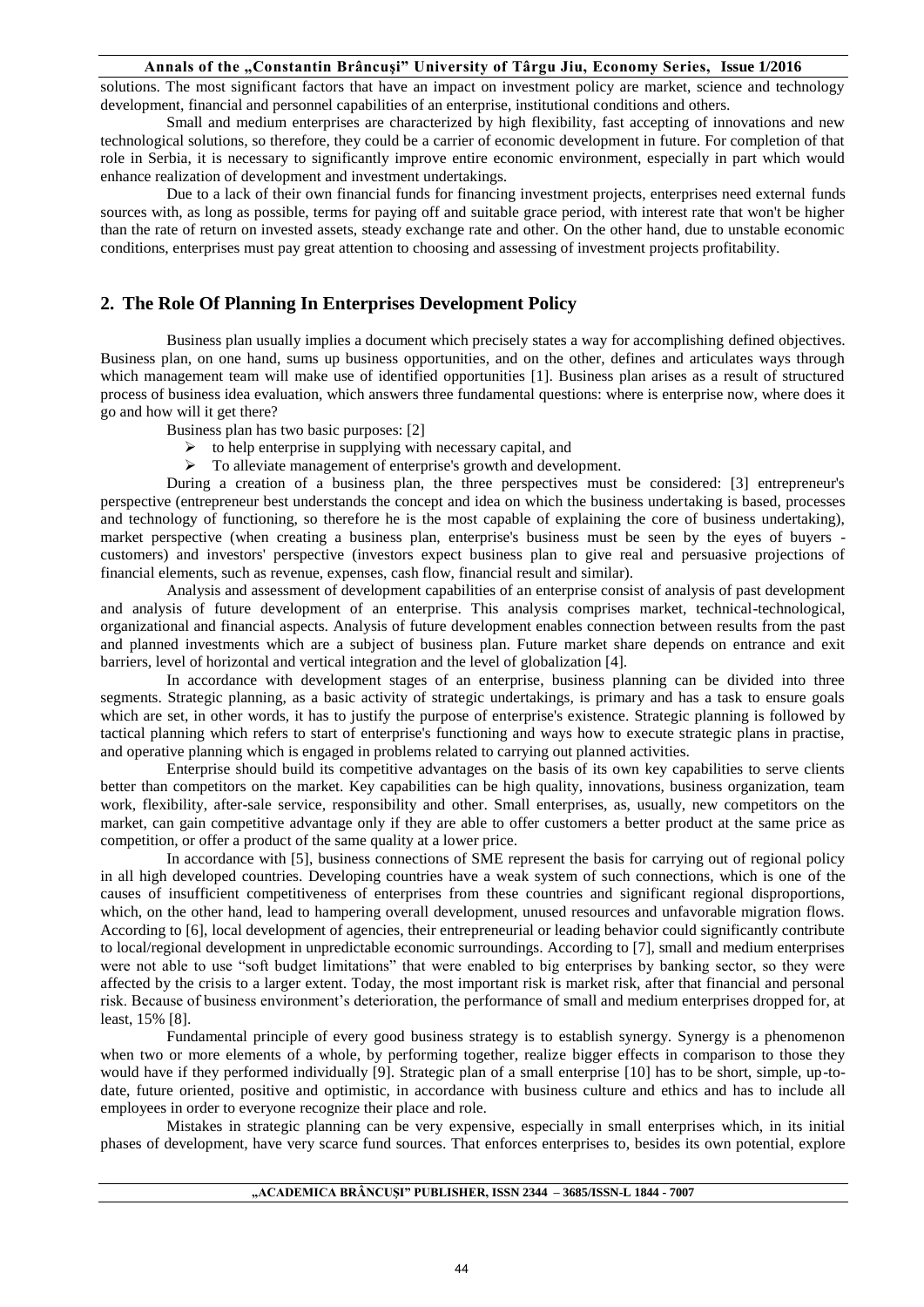external surroundings: strengths and weaknesses of competition, potential buyers and restrictions in markets functioning and similar. There are adequate tools for that, where SWOT analysis is among the most important ones. This analysis' task is to estimate strengths and weaknesses of an enterprise, as well as opportunities and threats in surroundings.

The most common weaknesses of small enterprises are lack of capital, shortage of qualified workers, inferior position in relation to suppliers and similar. Properly identified strengths and weaknesses enable enterprise to understand better its capabilities. For a successful realization of business plans, enterprise should make use of existing strengths and disposable resources from surroundings and turn them into its competitive advantage. On the other hand, threats for small enterprises represent new competitors with new technologies, economic crisis and recession, inflation, interest rates' increase, regulatory restrictions, changes of population's demographic structure and similar.

One of the most important parts of a business plan is financial plan. Final decision on profitability of a certain business undertaking (investment) is made on the basis of quantitative indicators from financial plan. On the other hand, banks and other external users of business plan make their decision whether or not, and how to support business undertaking and that decision is also based on indicators of financial performance of an enterprise. Data in financial plan are shown in quantitative form which contributes to better comprehensibility and bigger comparability, and by that to drawing conclusions [11].

The first step in creating a financial part of a plan represents determination of structure and dynamics of long-term investments. Those are investments that are expected to produce effects in a longer period of time, and they comprise investments in fixed assets (immaterial assets, immovable assets, plant, equipment and biological means) and lasting working assets. This property can be financed from internal and external (lent) sources. Bigger participation of internal (own) sources enables higher elasticity and independence in running a business policy of an enterprise, and it reduces costs of financing (interest rates), which are extremely high in Serbia (because of unwarrantably high interest rates).

Creation of financial part of a business plan is followed by a creation of planned financial statementsplanned balance sheet, income statement and cash flow statement. It is especially important to notice the differences and their causes between planned income statement (which shows revenues and expenses) and cash flow statement (which shows inflows and outflows of money from business, investment and funding activities). Significant attention should be paid to tax aspects of a business plan (value added tax, tax on profit, tax on property, nontax expenditures) which can significantly affect final result of a business undertaking.

The final decision on (UN) profitability of a business undertaking-investment is made on the basis of financial plan. This decision is based on efficiency indicators which are divided into static (do not take time value of money into consideration) and dynamic, which take time value of money into consideration. One of important parts of a business plan is perceiving uncertainty (riskiness) of a project in terms of unexpected circumstances. Methods that are mostly used for analysis in conditions of uncertainty are break-even method (static) and sensitivity analysis method (dynamic).

# **3. Development And Investment Policy Of Enterprises**

Development policy is more complex than enterprise growth, which is usually expressed through an increase of realized production. Besides this segment, development also includes improvement of production technique, technology and organization; upgrade of work methods in other areas of functioning; betterment of entire enterprise's organization; development of certain departments and opening of new ones; products' development and improvement of product programmes; working conditions amendment and similar. The essence of enterprise's development is in ensuring adaptation in a continual course of enterprise's functioning and constant changes of surrounding, with which an enterprise is in a tight interdependence.

Correct choice and efficient realization of investments is a condition for every enterprise's development. Investments represent a part of global development problem as a permanent process, by which an enterprise insures its future existence and its efficient functioning in perspective. Investing comes as a final act of entire development process, by which planned development objectives are being realized, and by that, entire development, too. After necessary exploratory activities, defining development objectives and development policy, as well as creation of an appropriate development plan, investing is necessary to ensure realization that is accomplishment of planned development objectives.

From quoted, it is obvious that development - development policy, and investments - investment policy, are closely connected. It is a whole group of problems, which does not allow isolated and separate exploration and realization. Development is not possible without investments, because they are basic means for its accomplishment, and investments, without correctly defined development and good development policy, are in most cases failures that lead into functioning with loss, and not towards desired development objectives.

Development policy should be based on four key elements: [12]

- $\triangleright$  restrictive fiscal policy surplus in budget,
- $\triangleright$  slack monetary policy low interest rates,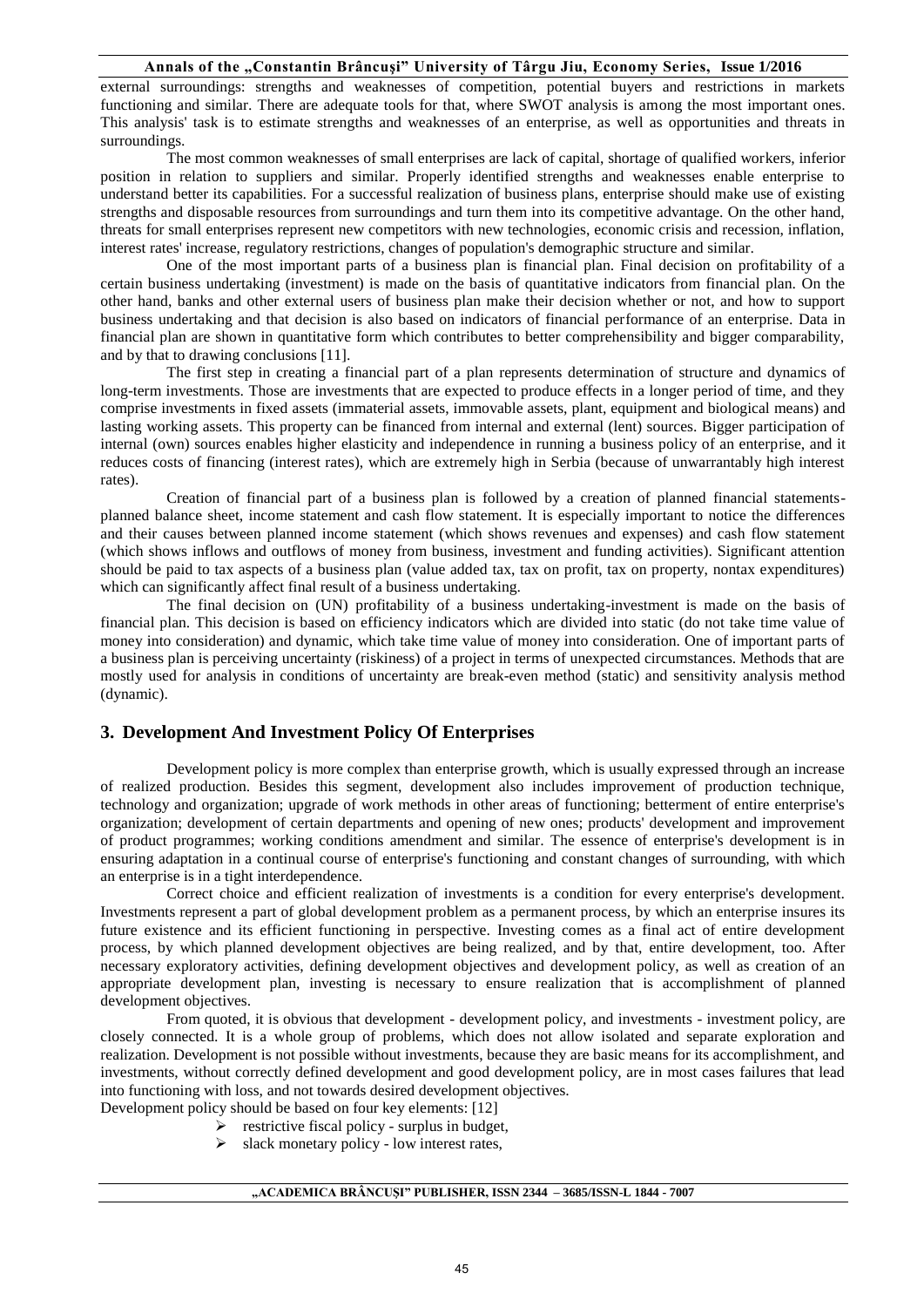- ensuring favourable investment climate, and
- $\triangleright$  Liberalization of market which leads to improvement of products and services quality and reduction of their prices.

Development policy is general and it refers to policy of development in a longer period of time, while investment policy is more concrete and more operational, and refers to a shorter period of time. Development policy defines development objectives and in general, ways and measures for their accomplishment. Investment policy determines concrete programmes by whose realization development objectives are being accomplished. Basic principles, on which investment policy is based, are:

- $\triangleright$  harmonization with basic objectives of an enterprise,
- $\triangleright$  total consistency with development policy of an enterprise,
- $\triangleright$  exploration as basis for running investment policy,
- $\triangleright$  objectivity when making decisions on most favourable investment solutions,
- $\triangleright$  Harmonization with living standard increase policy [13].

Factors that determine investment policy defining are mostly those factors that have an influence on defining of development policy and realization of every enterprise's development. The most significant factors are: market, science and technology, financial and personnel capabilities of an enterprise, institutional conditions, organizational capabilities of an enterprise and other.

Ensuring favourable investment climate is a very complex part of development economic policy which implies: good legislative frame, efficient and uncorrupted administration of justice, minimal number of bureaucratic barriers for investments, good physical infrastructure, qualified and qualitative work force, etc.

Enterprises in Serbia do not have enough internal (own) funds for financing investments, so that problem is mostly solved by taking credits from commercial banks. From data in Table 1 we can see that participation of enterprises' credits is about 44% of total credits, which is insufficient when taking into consideration entire economic situation and needs for higher investments in economy. Due to enterprises' problems with credit repayments, commercial banks are directing large part of their financial means into other sectors (population has high participation of 34%).

Table no.1 Sectors' structure of credits on June 30, 2014

(In millions of dinars)

| <b>Sector</b>                 | <b>Amount</b> | Participation in % |
|-------------------------------|---------------|--------------------|
| Finances and insurance sector | 123.119       | 7,44               |
| Public sector                 | 37.337        | 2,26               |
| Public enterprises            | 85.457        | 5,17               |
| Population                    | 561.112       | 33,90              |
| Enterprises                   | 729.973       | 44,11              |
| Foreigners and foreign banks  | 32.324        | 1,95               |
| Other sectors                 | 85.586        | 5,17               |
| Total (credits)               | 1.654.908     | 100                |

**Source**: National Bank of Serbia, 2014.

In Serbia, throughout the whole transition period, interest rates on enterprises' credits are on inexplicably high level, which is one of the key reasons for negative results of enterprises' functioning. Serbia is one of the worst ranked countries when considering interest rates' height, and the term structure, measured by the relation between longterm and short-term credits, is also unfavourable. It is characteristic that, according to the National Bank of Serbia data on June 30, 2014, no less than 70,6% of credits have arranged protection in foreign means of payment (primarily in Euros), and only 29,4% are in dinars.

This credit structure carries a danger of high financial costs, due to interest rates' height, as well as negative exchange rate differentials. Interest rates on domestic banking market did not react on reduction of interest rates in developed world, and react completely inelastic on reduction of the National Bank's referent interest rate. Due to high financing costs, investment and development plans are put aside, which will have negative consequences on long-term economic development.

According to data in Table 2 on June 30, 2014, approved loans for working assets have participation of 43,4% in the structure of total credits, while investment credits' participation is less (32,85%), which is an indicator of enterprises' postponing investment and development plans for better times, when uncertainty in functioning and costs of usage of external funds are lowered. According to the National Bank data, investment credits on June 30, 2014 are smaller, when compared to its level from end of 2012, for 9, 17%. Tax policy of the government has also contributed to these trends, primarily through cancellation of tax reliefs for investments into fixed assets, through law on corporate profit tax.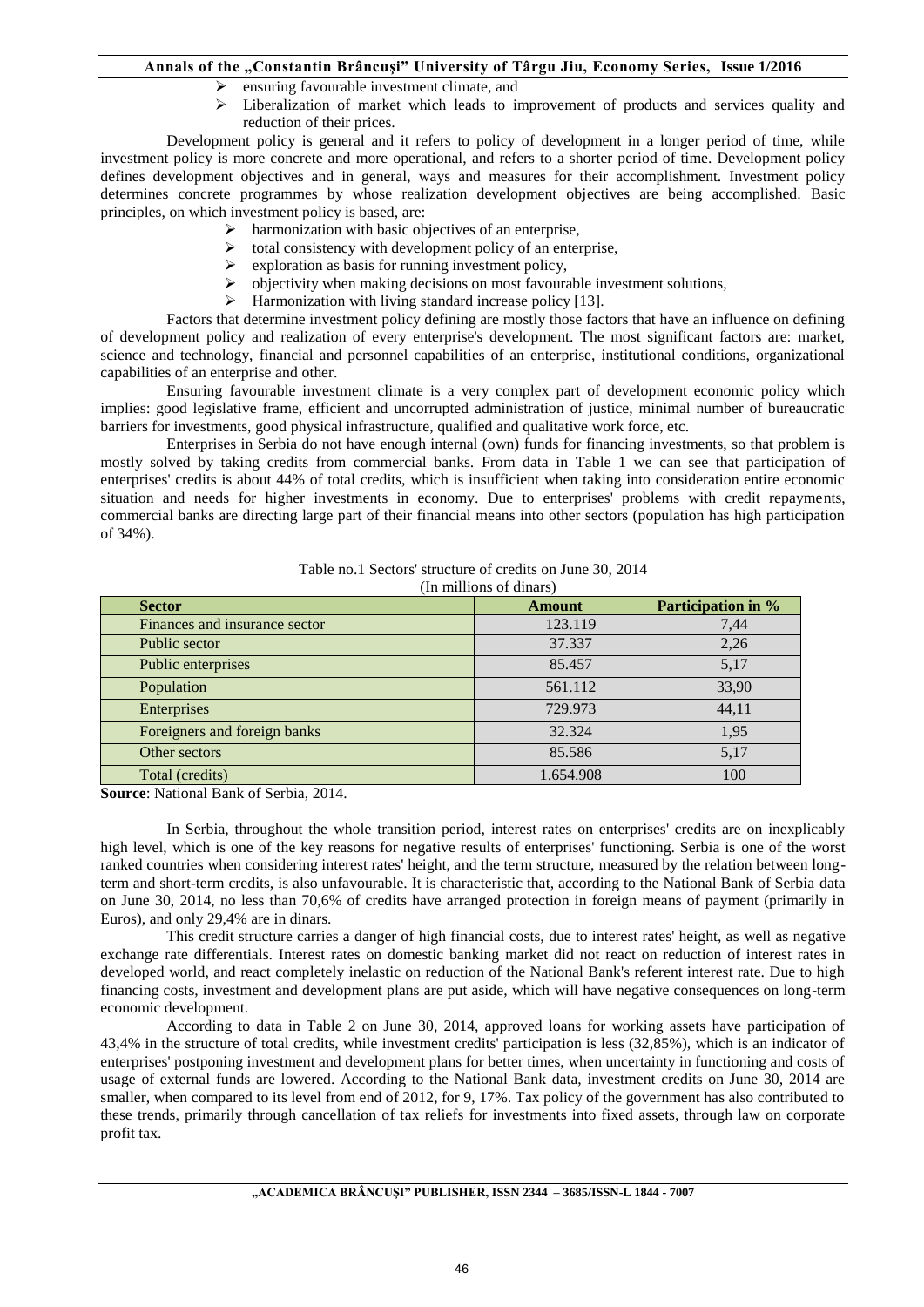Also, government regulation reduced incentives which pulled some sectors into losses. Typical example is civil engineering (especially high-rise construction), which experienced a big downturn after subventions for interest rates for first-flat buyers were cancelled.

| Year | <b>Credits</b> |            |         |            |
|------|----------------|------------|---------|------------|
|      | Working assets | Investment | Other   | Total      |
|      |                |            |         | $4(1+2+3)$ |
| 2009 | 242.963        | 175.896    | 265.374 | 684.233    |
| 2010 | 347.256        | 254.988    | 277.960 | 880.204    |
| 2011 | 362.449        | 288,065    | 297.353 | 947.867    |
| 2012 | 465.396        | 333.699    | 250.940 | 1.050.035  |
| 2013 | 418.897        | 313.519    | 242.083 | 955.909    |
| 2014 | 400.715        | 303.111    | 218.943 | 922.769    |

Table no.2 Structure of banks' claims from enterprises (by purposes), 2009-2014 (In millions of dinars, end of period)

**Source:** The National Bank of Serbia, 2014.

According to estimated data of Statistics Office of the Republic of Serbia, GDP in 2014 will have a drop of 2,0% in comparison to previous year, measured in constant prices. Industrial production downfall is expected to be around 6, 8%, and the value of work done in civil engineering records a drop of 4, 1%. Increase of physical volume was noticed in following sectors: agriculture (1, 5%), transportation and storage (24, 7%) and telecommunications (1, 6%). These economic movements have caused a fall of real incomes of 0, 3% in 2014, alongside with annual inflation of 1, 8%.

# **4**. **Management and assessment Of Investment Projects in the SME Sector**

Time period between investment in present and effects that are expected in future is usually very long, and, in most cases, has the most important influence on efficiency of the entire investment process. Effects that are expected in future are uncertain, because future itself is uncertain. Investments in present times are just an assumption that the realized future effects will be bigger than investments. The longer the investment period, in other words, as we go further in future in expecting the effects-the uncertainty is higher.

Investment failures are, unfortunately, pretty common phenomenon in our economy. The biggest number of losses in our enterprises is a consequence of irrational and inefficient investments. Large number of inadequate capacities and, on that basis, big losses, as well as some other investment failures, are a constant warning that investments, often, do not bring development, but its contrast-weakening, losses and enterprises' liquidation. Because of that, the problems of rational investment, that is efficient planning and realization of adequate investment projects, are among key problems of every enterprise development.

The consequences of irrational and unsuccessful investments are huge and unpredictable. Their impact is not limited to concrete enterprise and those connected to it, but it spreads out a lot wider, often to an entire branch in which enterprise functions. Largest negative consequences of irrational investments are in unaccomplished development, and since they are not so clear and visible, people usually don't pay significant attention to them. Over time, these consequences lead to a slowdown of positive results, stagnation and losses, gradual falling behind in comparison to other competing enterprises, lagging in technological development and incapability to realize its own development in a necessary pace.

Enterprise strives to ensure its present and future survival, and continuity of present and future efficient functioning. This basic objective is further specified through two additional objectives: providing for viability of business system and ensuring consistent, desired development of business system.

Regardless of complexity of choices and, often, incapability to measure and compare investments, investment decisions are usually made on the basis of intuition and experience, and only sometimes, on the basis of exact calculations. Without neglecting the fact that, in the end, after all the calculations and measurements, choice and investment decision are made by a man, with taking into consideration immeasurable factors which are not included in calculations and which significantly influence the choice, there is a fact that exact approach is necessary, especially in complex situations in which numerous influential factors exist. Investment decisions in our enterprises are still being made on the basis of intuition and experience, and extensive studies, investment feasibility studies are made after the decision is made, in order to acquire financial means.

Certain parts of investment feasibility studies, which show expected effects and the assessment of an investment project, don't have a purpose to facilitate making of a decision, but to justify decisions that have already been made. It is certain that, among others, lack of scientific preparations of investment decisions is one of basic causes

#### **"ACADEMICA BRÂNCUŞI" PUBLISHER, ISSN 2344 – 3685/ISSN-L 1844 - 7007**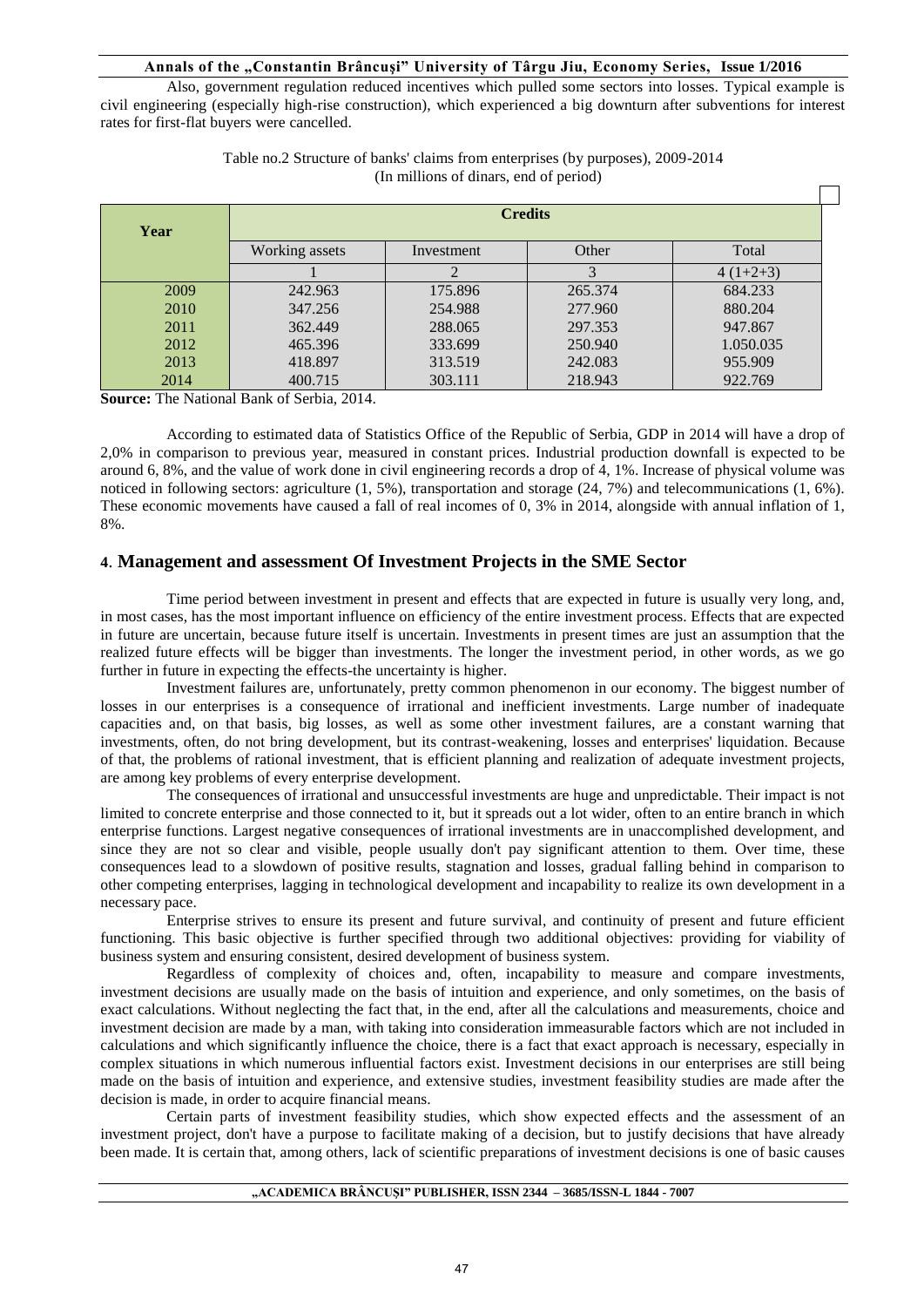of failures and inefficient investing in our enterprises. The use of adequate methodologies for preparation and assessment of investment projects is the only right way for investment decisions' efficiency improvement and enhancement of overall efficiency of investment projects' realization.

In assessment of investment projects' profitability, static and dynamic methods (criteria) are being used. Static investment criteria are mainly used as additional or criteria for a quick evaluation of investment projects [14]. These methods are plain, from calculation's point of view, and easily understandable, because their essence is based on the effects of one representative year, alongside with neglecting of time as a factor of calculation. The main defect of these methods is that they neglect time factor.

Investments represent a specific process that cannot be assessed by the same methods as enterprise's functioning in the past, considering the fact that investments refer to future and longer time periods. Because of that, neglecting dynamics of financial means' investing and its volume by periods, as well as dynamics and structure of expected effects in future, or total investment period, de facto means unreal assessment of investment solutions [15].

Dynamic criteria take time value of money into consideration, while investment projects' costs and benefits are expressed by cash flows. These criteria begin with the fact that money has higher value at the moment of investing than in the moment of investment return; where it is not because of money's devaluation due to inflation, but because of economic logic which suggests that money invested into an investment project has to always bring a certain return. Basic dynamic criteria for investment projects' profitability assessment are net present value, profitability index and internal rate of return.

Having economic environment, in which enterprises in Serbia function, in mind, it is obvious that additional attention must be paid to the questions of choice, realization and assessment of investment projects. That refers, primarily, to the financial construction of projects because of interest rates' height, high follow-up costs of credit, currency clauses in contracts, mortgage security of credits and other. On the other hand, enterprises don't have enough internal means for financing investment projects, so they are forced to accept unfavourable conditions under which they get loaned funds.

| <b>Source</b>            | <b>Year of observation</b> |                |  |
|--------------------------|----------------------------|----------------|--|
|                          | 2012                       | 2013           |  |
| Capital                  | 5.508.422.464              | 5.663.848.869  |  |
| Long-term reserves       | 101.425.068                | 116.366.089    |  |
| Long-term liabilities    | 2.168.821.719              | 2.057.108.637  |  |
| Short-term liabilities   | 5.130.338.807              | 5.441.128.009  |  |
| Deferred tax liabilities | 153.438.919                | 163.786.060    |  |
| Total                    | 13.062.446.977             | 13.442.237.664 |  |

| Table no.3 Enterprises' funds sources in 2012 and 2013 |
|--------------------------------------------------------|
| (In thousands of dinars)                               |

**Source:** Serbian Business Registers Agency (2014), Announcement of the economy results in the Republic of Serbia in 2013.

From data in Table 3, we can see that participation of capital in total sources of enterprises is only 42, 13% in 2013, while short-term liabilities' participation is no less than 40, 47%, which is a confirmation of extremely low liquidity in Serbian economy throughout the whole transition period. Vicious circle of illiquidity and losses in functioning can be stopped by new investments, based on real economic parameters and investing in, primarily, real sector (industry, agriculture, civil engineering) where new-added value is created.

The sector of small enterprises makes numerous mistakes when creating financial plans. Enterprises don't understand basic parameters of revenues, especially which leverage points manage revenues, and revenues, themselves, are set on a too optimistic level. The time necessary to create revenues is also underestimated. In projections, many significant cost items are underestimated, and some costs are overlooked, which, inevitably, leads to liquidity problems. Needed cash funds are not acquired quickly, so the consequence is a negative cash flow, and for small enterprises, positive cash flow represents success, and all the rest will later [16]. Finally, we must say that the entire observation in this paper should be seen and multi disciplinary, because it will also observe a true picture of the economy of a country, in this case the Republic of Serbia [17]. In addition the company can operate with respect to internal control mechanisms, as well as taking into account the different methods of monitoring data in accounting [18], [19], [20], [21].

The sector of small and medium enterprises and entrepreneurs is particularly affected by mentioned problems, and this sector should be the bearer of economic development in future period. Because of that, authorities in Serbia have a task to improve economic environment which will stimulate these enterprises to enter investment projects and that would result in numerous positive effects on economy development as a whole. The sector of small and